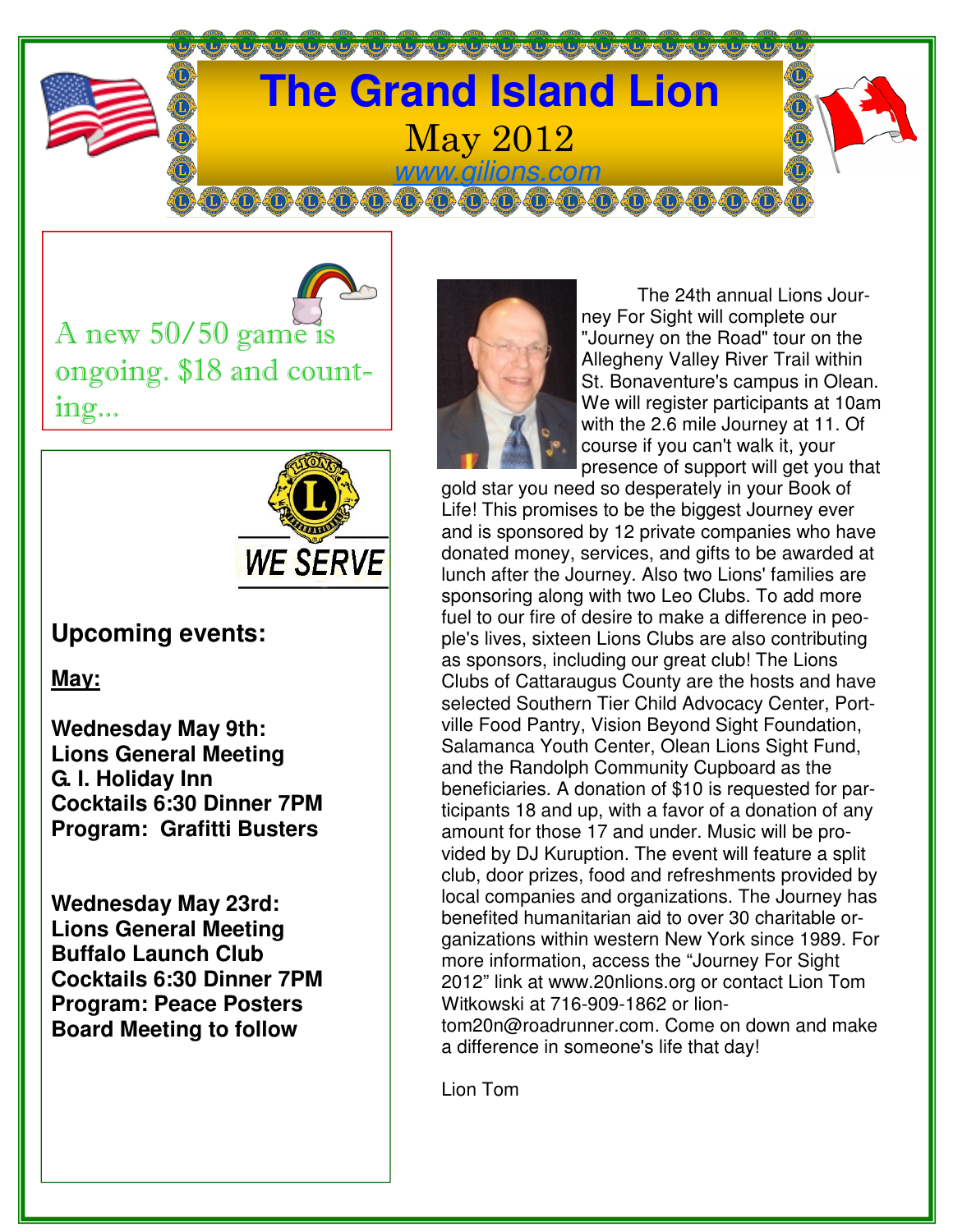PAGE 2 **The Grand Island Lion** Grand **Grand Island Lion** May 2012

ı

0

N<br>S

Ï

D

 $\mathbf{I}$ 

N

N<br>E

 $\mathsf R$ 

 $\overline{\mathbf{2}}$ 

 $\boldsymbol{0}$ 

 $\frac{1}{2}$ 











ø







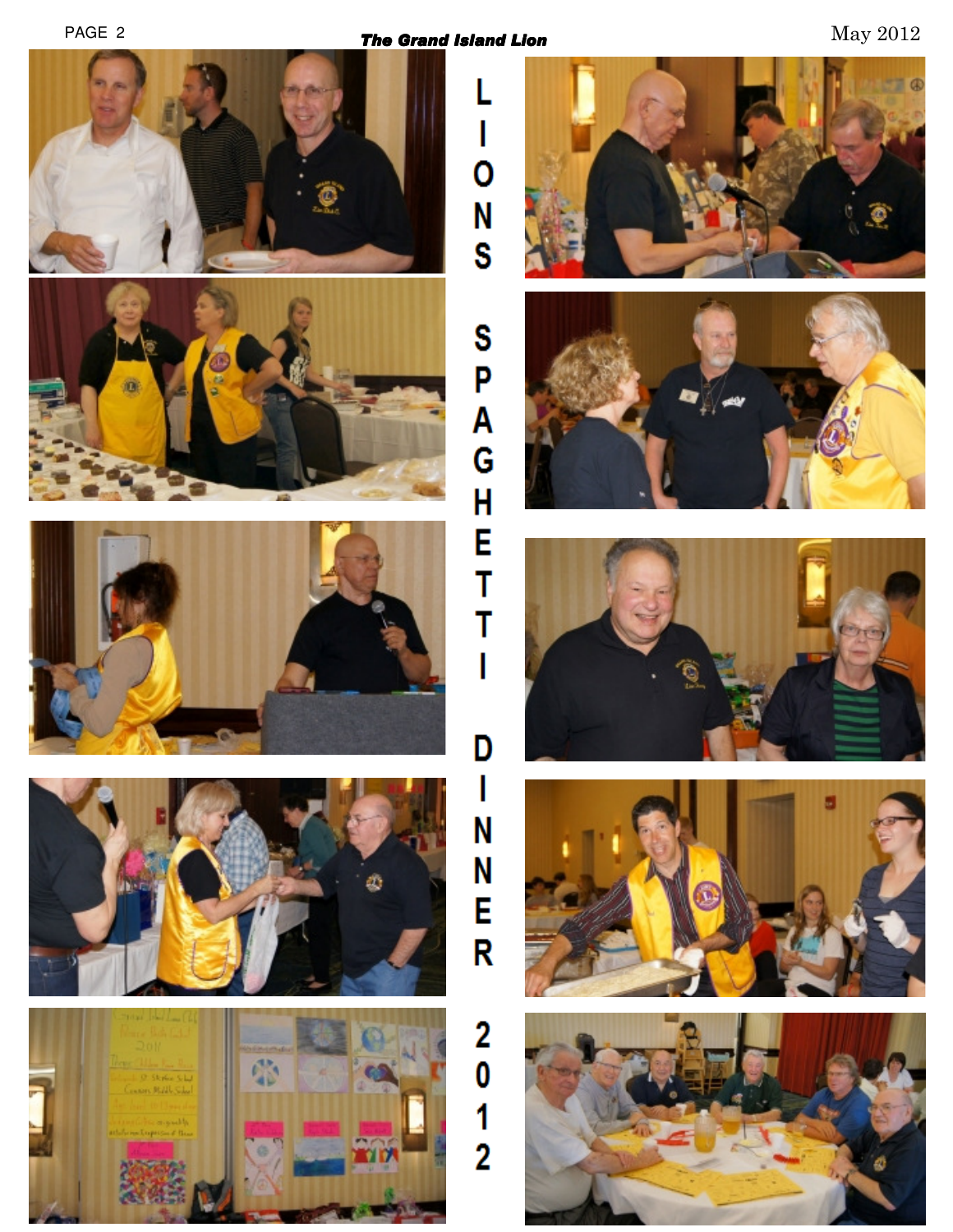## PAGE 3 **The Grand Island Lion** Grand **Container and American Container May 2012**









 $O<sub>1</sub>$ 



MORE SPAGHETTI DINNER PICTURES….